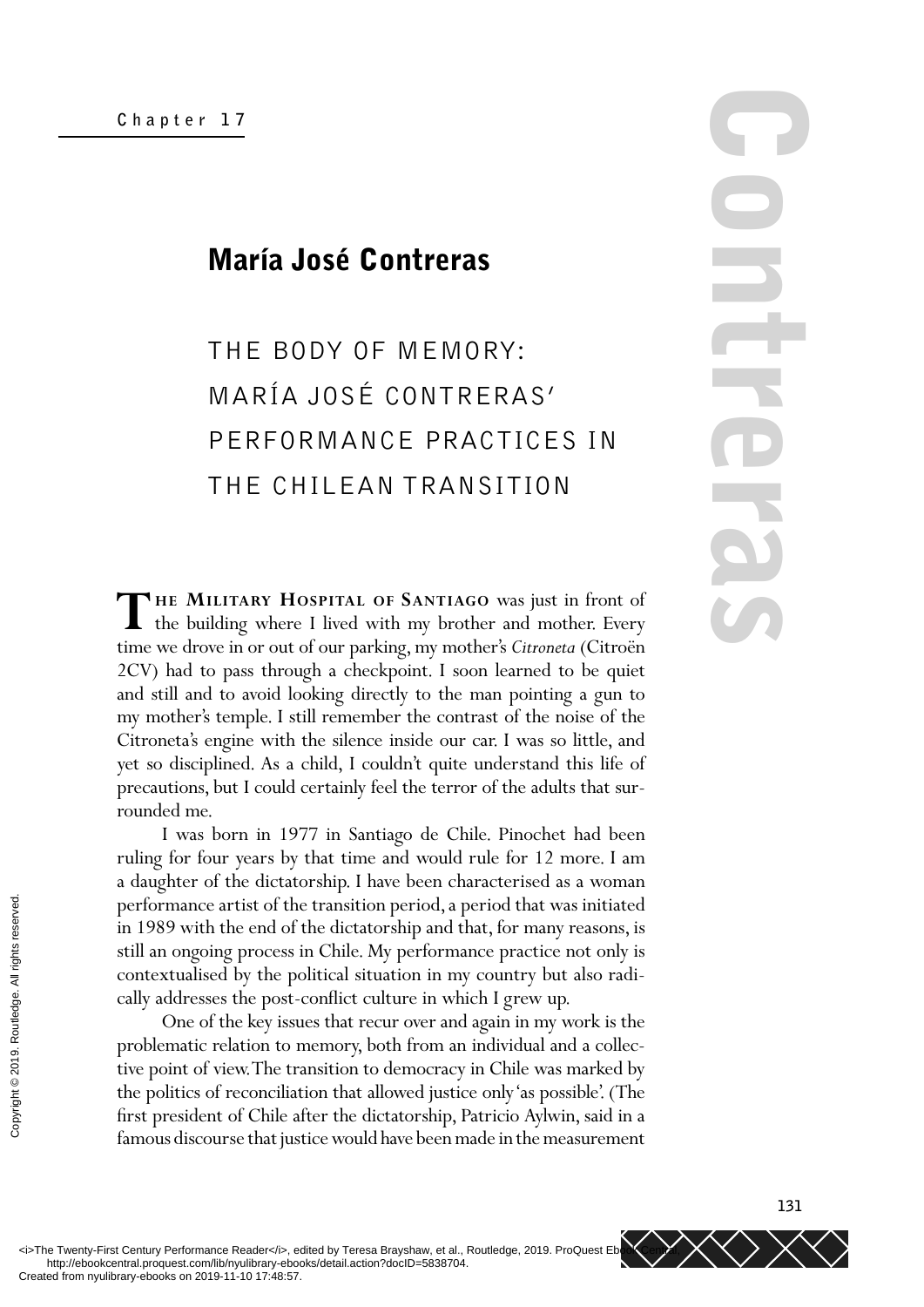of the possible ('*justicia en la medida de lo posible*'). This discourse, installed by politicians during the early years of the transition to democracy and somehow negotiated with the still Commander in Chief Pinochet and his followers, promoted the idea that what the country needed in order to achieve reconciliation was to turn the page, 'leaving the past behind' (Hite, 2007). In order to perpetuate the neoliberal economic system imposed during the civil military totalitarian regime, the state imposed a politics of amnesia that hid the violation of human rights (Moulián, 1997). The narrative of reconciliation was sustained by the political and juridical validation of the pact of silence that concealed the responsibility of civilians and military in the crimes committed (Richard, 1998). Stories of the *desaparecidos*, *ejecutados políticos* and tortured, nevertheless, struggle to find a symbolic but concrete place in the collective narratives of the past and still fight to be visible and to restore a juridical, social and ethical justice. My performance practice is effectively linked to the story of these oblivions.

As a performance artist I have been particularly interested in exploring the relation of memory and the body: What is the role of performance engaged with memory work? How can we displace the notion of memory as something 'imprinted' in the body? How may performance promote a particular mode of communication that flows betwixt and between bodies allowing nonsemantised memories to travel among us? What are the scenic strategies and procedures that favour a collective memory work? How may performance display and re-elaborate the postmemory of the dictatorship in Chile? According to Marianne Hirsch

Postmemory describes the relationship that the "generation after" bears to the persona, collective and cultural trauma of those who came before – to experiences they remember only by means of the stories, images, and behaviors among which they grew up. But these memories were transmitted to them so deeply and affectively as to seem to constitute memories of their own right.

(2012:5)

In my case, even if I was born during the dictatorship, and thus, I do have some memories about the state violence of my own, what my parents told me about what was going on did constitute a sort of postmemory.

In order to approach these questions, I have been travelling through different formats within the live arts. I am interested in the mutual fecundity of artistic research and artistic practice. My base formation is in theatre, with a strong imprint of Eugenio Barba's methodology and aesthetics, which I learned in Italy at Teatro Ridotto. During the years I lived in Italy, I worked mainly in what Barba called *terzo teatro* (third theatre). Eugenio Barba wrote *The Manifesto of Terzo Teatro* in 1976. In that document, the founder of the Odin Teatret distinguishes *terzo teatro* from the traditional theatre, which counts on institutionalised funding and the avant garde theatre: 'This is the paradox of the Third Theatre: to submerge oneself, as a group, in the universe of fiction in order to find the courage not to pretend' (Odin Teatret webpage). France formats within the<br>
and artistic practic<br>
and artistic practic<br>
care of the spars I lived<br>
the years I lived<br>
the spars I lived<br>
the spars is lived.<br>
the founder of the<br>
which counts on<br>
paradox of the TI<br>
fiction

In parallel with my theatrical practical education, I did doctoral research at Univeristà di Bologna about the role of the body in performance practices. In 2008,

<sup>&</sup>lt;i>The Twenty-First Century Performance Reader</i>, edited by Teresa Brayshaw, et al., Routledge, 2019. ProQuest Ebook Central, http://ebookcentral.proquest.com/lib/nyulibrary-ebooks/detail.action?docID=5838704.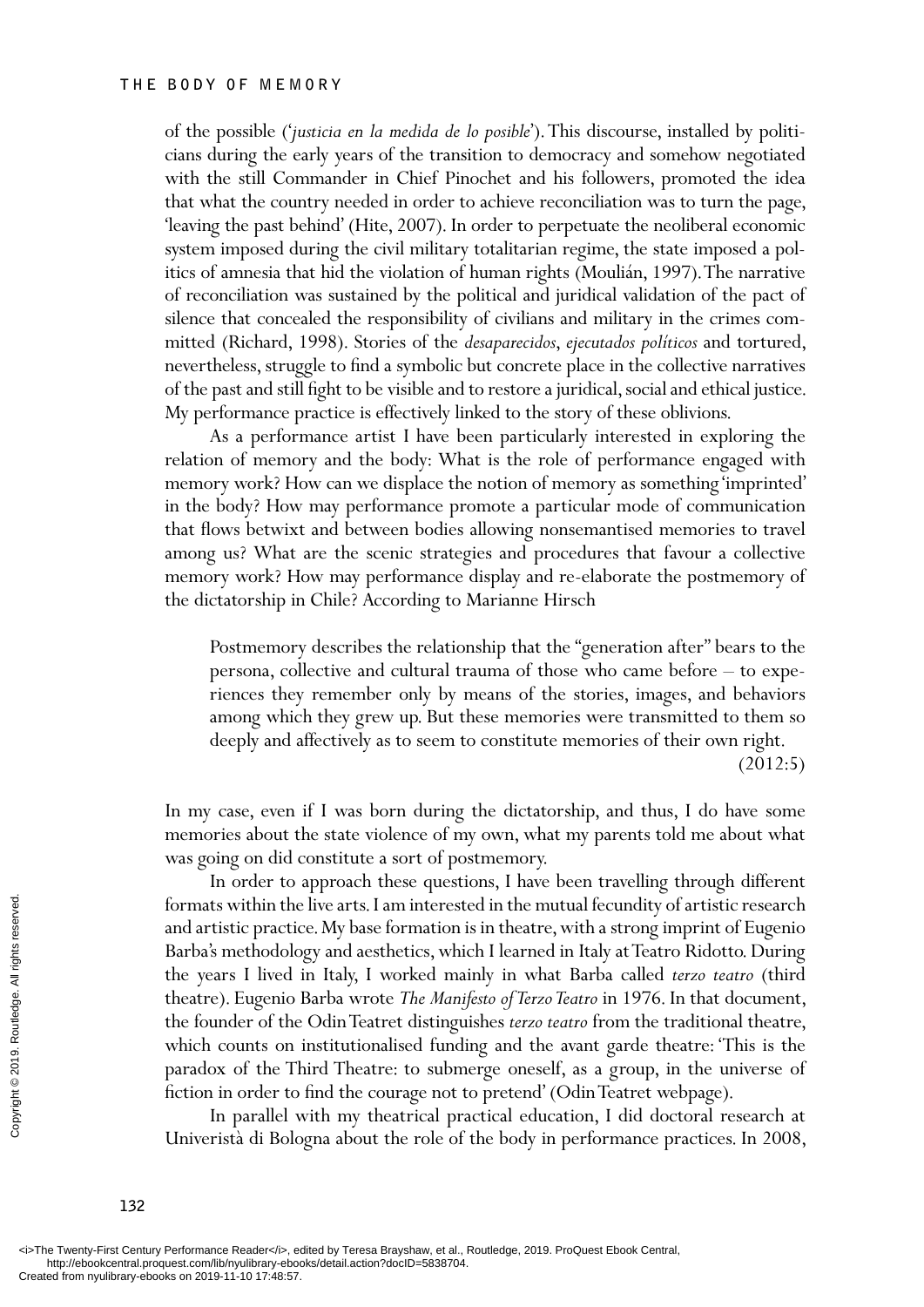after obtaining my PhD, I returned to Chile, where I continued devising and directing theatre within the aesthetics and politics of the *terzo teatro*. Some years after my return, I preferred to define my work as performative theatre, tending toward a theatre that valorises an aesthetic of presence and that quests for the convivial present event. The year 2011 marked a turning point in my art career since I suddenly discovered the political efficiency of performative practices in nontheatrical spaces. Since then, my art has been navigating the fluid terrain of theatre and performance, always trying to further problematise the limits of representation, searching for new ways of relation with the spectator–participant and new methodologies of creation.

As this brief summary reflects, I've been less interested in working within a specific frame, art form or aesthetic than trying to respond to the questions that obsess me. In the context of twenty-first-century performance arts, the transit among formats seems to me an interesting and fertile way of proceeding. I try to intervene in the limits and boundaries of what usually is defined as theatre, performance art or public intervention, labels against which I still have to fight in a context like Chile.

## **The performance of memory: from visibilisation to problematisation**

In 2008, after a yearlong laboratory, I premiered *Remite Santos Dumont*, *a mise-enscène* based on real letters written by patients of the Psychiatric Hospital of Santiago between 1916 and 1931 (Remite Santos Dumont (2008), Teatro de Patio. Directed by María José Contreras. Cast: Carlos Aedo, Macarena Béjares, Carla Casali, Javier Ibarra, Andrea Soto. Scenography: Los Contadores Auditores). The letters had been found recently in a dusty box in the basement of the Hospital and so my first intention was to render visible this historical unknown material.

*Remite Santos Dumont* was presented as documentary play, that is, a document-based theatre. Spectators knew they were attending to a documentary theatre play, and as Janelle Reinelt claims, they "come to a theatrical event believing that certain aspects of the performance are directly linked to the reality they are trying to experience or understand" (2009:9). This promise of documentary was foundational in the way I envisioned the play. I wanted the spectators to know the letters, to hear what was not yet heard. I conceived the metamorphosis from the documents to the scene as a change of media that could increase the accessibility of these documents. I somehow had the illusion that I was unveiling something, I now understand I treated the past as a thing that could be exhumed in the performance.

Almost all the texts in the play corresponded word by word to the texts in the letters. All except for one scene, one that was written by me and that was based on a game we used to play with my father and grandmother. While having tea, we used to play at changing the end of popular adages. We could continue for hours, imagining improbable endings for proverbs. Without knowing much why, in *Remite Santos Dumont*, I disobeyed my own premise of documentary theatre and included a scene that had nothing to do with the letters, but that represented one of my most What was not yet heard.<br>
scene as a change of mec<br>
scene as a change of mec<br>
scene as a ching that c<br>
der and the illusion<br>
der and the past as a thing that c<br>
Almost all the tex<br>
the letters. All except fo<br>
on a game we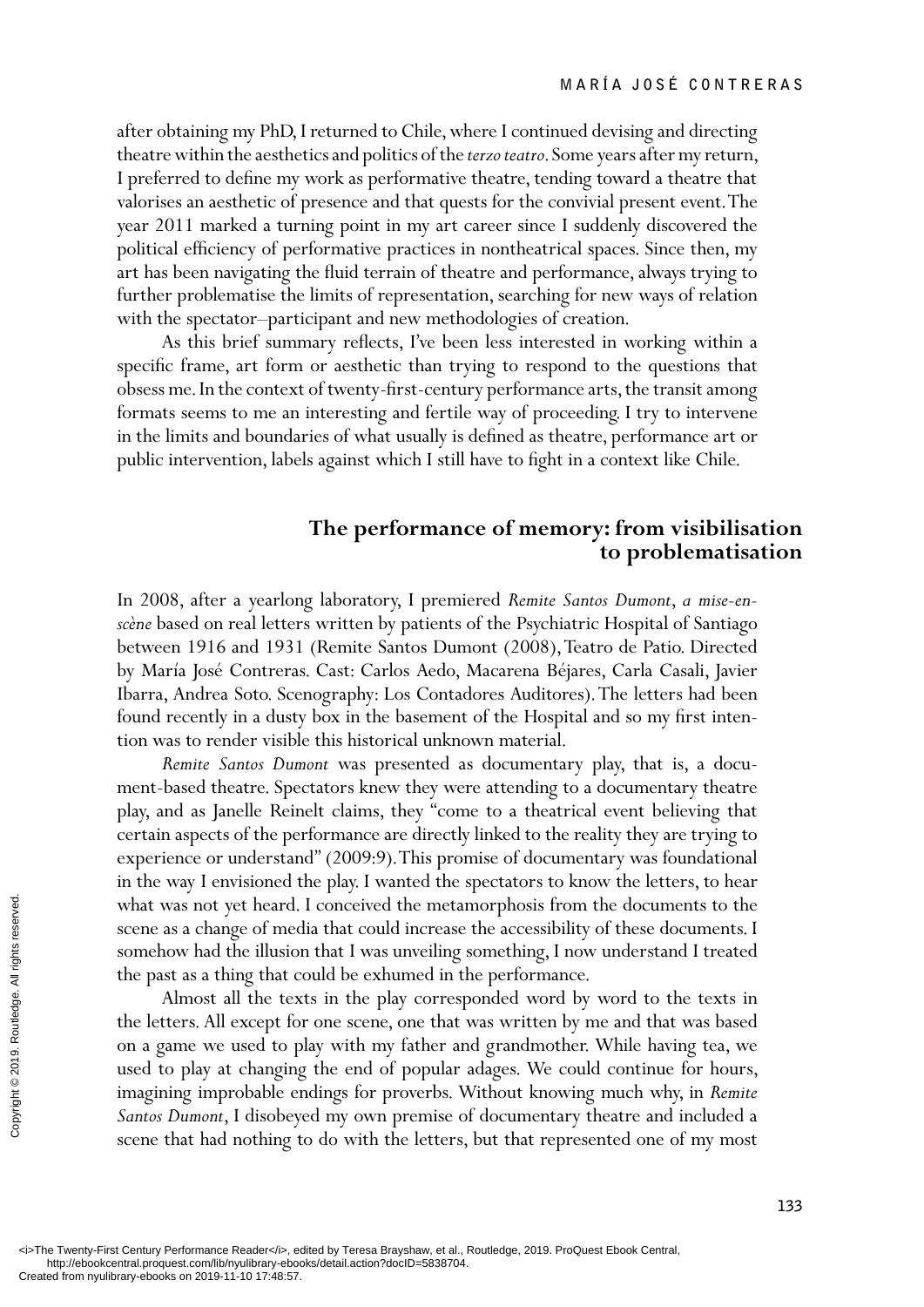precious infant memories. The insertion of a biographical element in the play was a seminal seed of the course my work took many years later.

Even if the play was a great success, after the experience something made me uneasy. I decided to further explore theatre of the real, this time, approaching testimonial theatre.

Replicating the laboratorial methodology, I started to work on a new piece, *Pajarito Nuevo la Lleva* (2008–2013) (*The Sounds of the Coup*) (Directed by: María José Contreras. Direction Assistance: Ornella de la Vega. Cast: Pablo Dubott, Andrea Soto, Carolina Quito, Vicente Almuna, Andrea Pelegri, Luis Aros). This was a performance based on testimonies of people who were five to ten years old during the 1973 state coup in Chile or during the resistance protests in the 1980s. *Pajarito Nuevo la Lleva* resulted from an interdisciplinary research project at the Theatre School of the Pontificia Universidad Católica de Chile. This project was developed in 2008 under the guidance of Milena Grass (theorist), Nancy Nicholls (anthropologist) and María José Contreras (theatre director) and was titled 'Theatre and Memory: Strategies of (Re)presentation and Scenic Elaboration of Children's Traumatic Memories'. *Pajarito Nuevo la Lleva* pushed even further the idea of problematising the material of the real and the theatrical device.

After working with the testimonies, I soon understood there was no memory to rescue, but a memory to co-create. Each interview displayed a particular present view about the infant memories. The interviewees were never neutral to tell their past, the past stories were always reconstructed from a particular present moment.

I no longer conceived my work as the expression or communication of an unknown past, but rather as the problematisation of the theatrical work with memory. *Pajarito* became a play about the challenge of artistic mediation in the mobilisation of memory. I asked the spectators to attend the performance with an individual audio device (an mp3, at that time) and earphones so while they watched the actors they could hear a soundtrack that included the original voices of the testimony givers, the actors reading the testimonies and fragments of music. The soundtracks were synched mathematically with the actors' actions, so if a certain scene performed on stage lasted two minutes and 32 seconds, the audio fragment would coincide precisely with that time lapse. The soundtracks also included silent moments that matched with the moments in which performers spoke on stage. This way, each spectator heard sounds and music both from the stage and from their individual audio devices. I made different versions of the soundtracks. People could choose between one of the versions when entering the venue. It was a blind selection, since they didn't know what they would find in each of the soundtracks. This device allowed us to produce two effects. The first was to divide the audience into different groups that interpreted and experienced the performance differently according to the soundtrack they chose. This effect homogenised each spectator's position to those described in the testimonies (that the information they had about the political situation depended entirely on what they heard – or didn't hear – from others: adults). The second effect was to make evident the double status that the performance of the testimonies has, namely Free the moment<br>
Free the services when<br>
Free the versions when<br>
what they would if<br>
two effects. The fir<br>
and experienced t<br>
This effect homog<br>
mise (that the info<br>
complise the served of the served of the served of the

<sup>&</sup>lt;i>The Twenty-First Century Performance Reader</i>, edited by Teresa Brayshaw, et al., Routledge, 2019. ProQuest Ebook Central, http://ebookcentral.proquest.com/lib/nyulibrary-ebooks/detail.action?docID=5838704.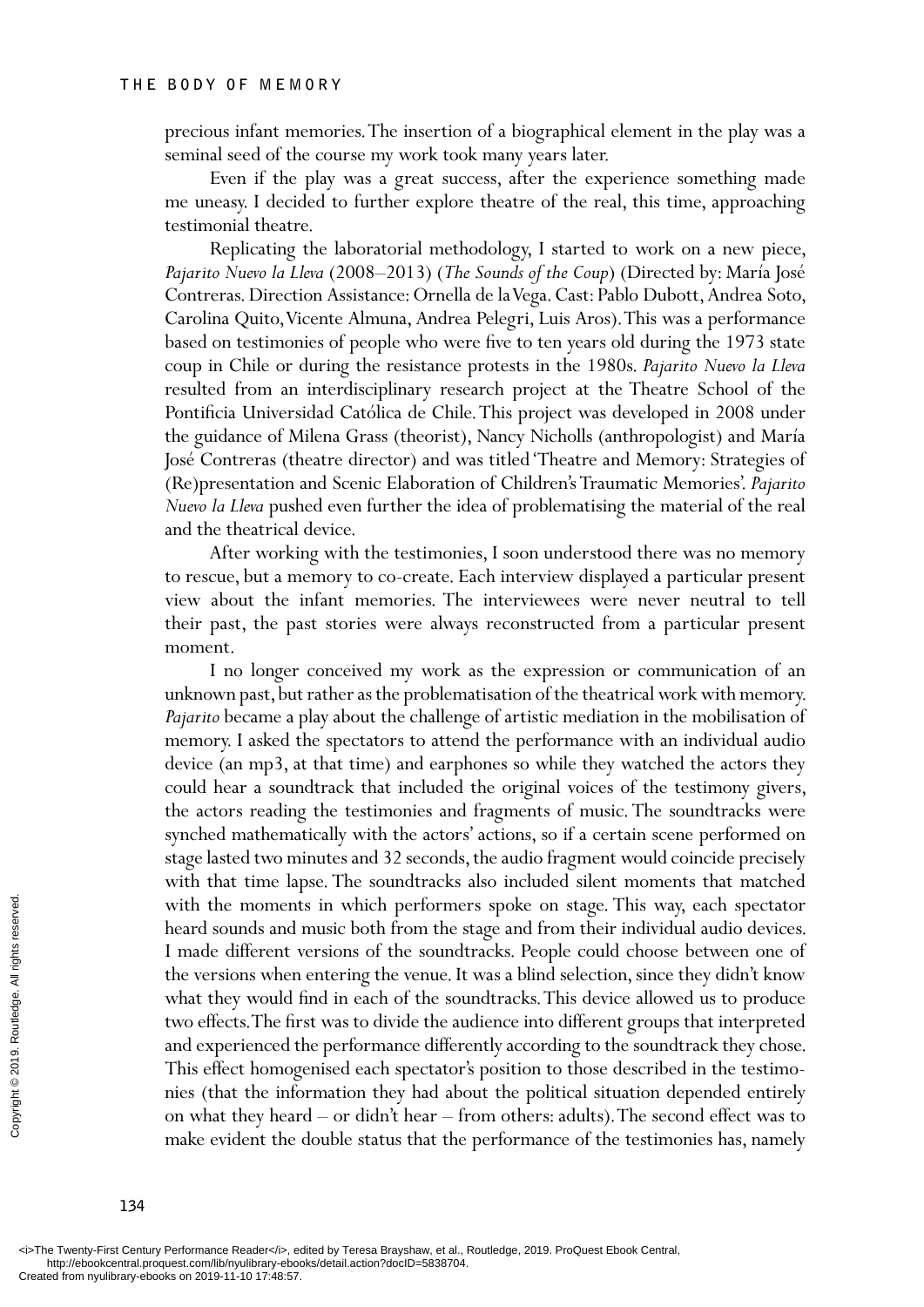the original testimonies (the original voices heard through the audio tracks) and the 'mediated' interpretation of testimonies (the actors' voices). In this way, the work self-consciously demonstrated both the raw testimonies and our own mediation of those testimonies, thus making manifest the negotiation between the real and its representation in our own practice.

In this piece, I was not looking to reconstruct others' narrated memories, but rather to work creatively on the complex and paradoxical epistemological status of testimony. Instead of forwarding the 'true' stories of these children, I aimed to expose the complexities involved in the restoration of traumatic memories, especially when these memories were imprinted during childhood.

# **The other: from spectators to participants**

In 2011, the student movement in Chile lasted ten months. Many universities were occupied, and almost every week thousands of students went to the streets to demonstrate and put pressure on the government to push radical reforms in the educational system. The School Theatre of Universidad Católica de Chile, where I teach, was occupied for three weeks and classes were suspended for over a month. When my students deposed the mobilisation, we had only one week to prepare the final exam for the course 'Movement'. In the context of the strong political arousal and debate that surrounded us, it seemed to me so vain to be locked in the classroom preparing for an exam as if nothing was going on. Together with my students, we decided to go back to the streets and perform there.

We decided to do a durational performance in one of the most important squares in Santiago. As the political debate was on access and quality of education, we decided to invite 24 professors to teach a 45 minute class on things that 'really mattered'. The students invited one of their grandmothers to teach them to bake a cake, a salsa dancer to teach them to dance, a young Mapuche professor to teach them Mapudungún (the language spoken by the Mapuche people in Chile), a woman to teach them how to kiss better, among others. Each teacher had to teach their class for 45 minutes, and subsequently, we could in 15 minutes re-elaborate what we had learned with our bodies. The performance lasted 24 hours.

This experience marked my view about the role of the spectator. During our daylong performance, many passers-by joined our classes; some brought us food, and others organised to protect us from some people that, late at night, wanted to disrupt our performance. The proximity with the other was a crucial input for my work. After many years of directing and devising theatre, presenting in important venues in Chile and abroad, I suddenly felt the need to relate in a more direct way with the audience and to explore how to work with my body in nontheatrical spaces. This experience m<br>
daylong performance, m<br>
others organised to protot<br>
our performance. The p<br>
After many years of dire<br>
in Chile and abroad, I su<br>
audience and to explore<br>
The year 2013 ma<br>
with the performance w<br>
action

The year 2013 marked the fortieth anniversary of the state coup. Coherently with the performance works I started doing after 2011, I convoked a massive memory action called *#quererNOver (#wantnottosee).* For more details of this action see Taylor (2016), Preda (2013), Contreras (2015). As the title suggests, this performance was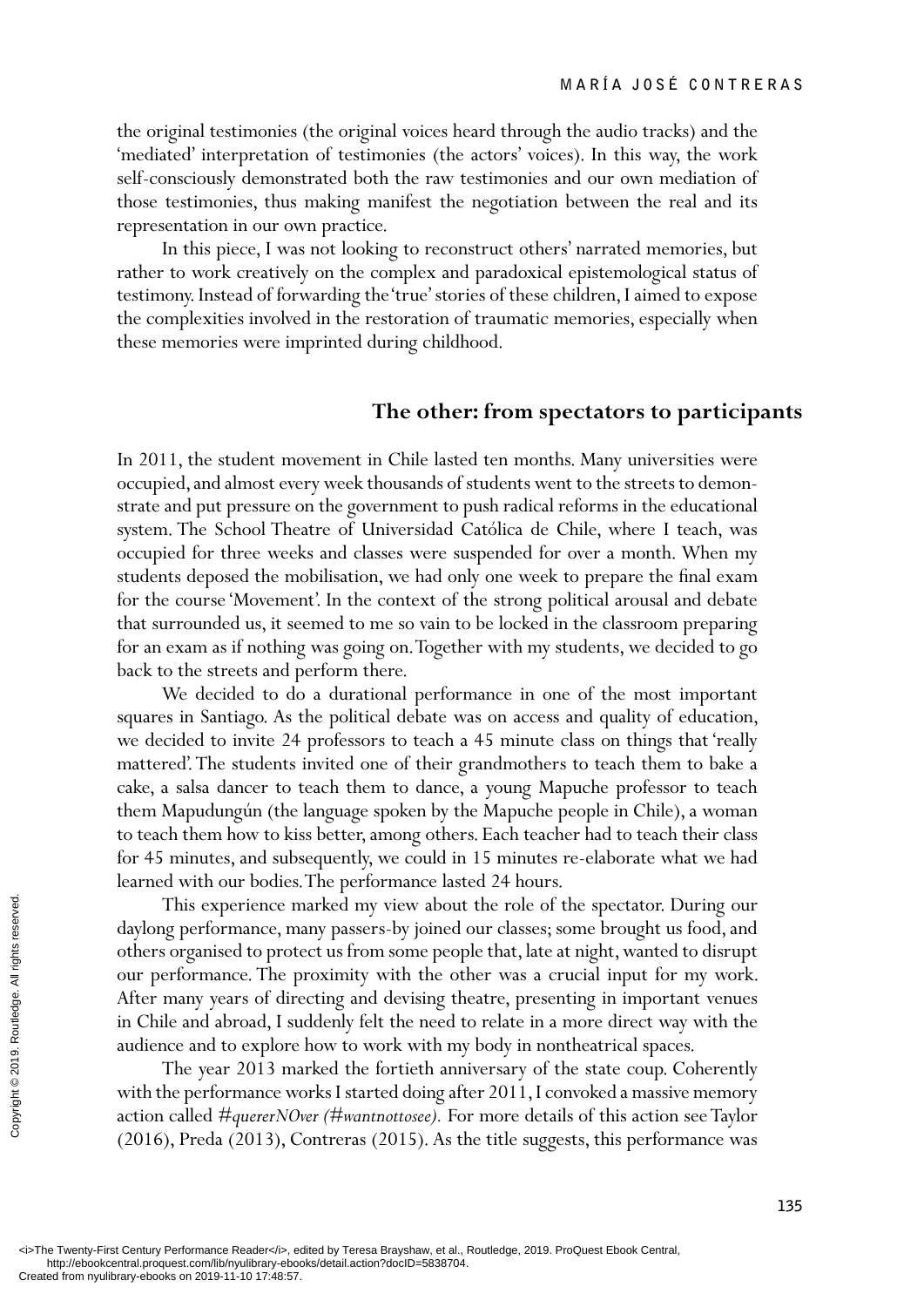meant as a protest of some people linked to Pinochet's regime who were pleading they didn't know at the time that human rights violations were occurring systematically as part of state politics. As an artist, I felt rage against those people who tried to clean their image and exculpate themselves, so I decided to make a massive performance that would hit them right in front of their eyes and say, 'If you didn't know, it was just because you didn't want to see'.

In 2013 there were still 1920 *detenidos desaparecidos* in Chile, so I convoked 1920 people to lay on the streets for 11 minutes on 10 September 2013 in order to create a sort of scar into the city. *#quererNOver* was an attempt to mirror the paradoxical condition of *detenidos desaparecidos*; the action constructed a presence in the city that immediately disappeared. The bodies lying in the streets were not representing the missing; rather, they exemplified and communicated the nonpresence of the *desaparecidos* and the strategies that supported their oblivion.

Surprisingly, people responded to my call and executed with solemnity the performance. The line was made up of unknown people that united under a political scope; they assembled their bodies to create a fragile and yet powerful 2 km line in the streets. As a visible scar, it reminded us of what has been denied: on the one hand, that there are still so many people missing, but on the other hand, that there are people that still deny the responsibility of their disappearance, that know where to find the missing and still maintain a pact of silence. *#quererNOver* was a direct art action against the hygenisation of our past.

What made this action so powerful to me was that this embodied empowerment was sustained by the collectiveness, the solidarity between bodies of strangers that, without knowing each other, not only came to the streets but also coordinated in time and space to create this visible scar. What made this memorial performance possible was the dependence of bodies with other bodies. #*quererNOver* taught me that performance could provide a collaborative and embodied handling of memories that produced an expansion of the spectator's position. The hundreds of people in the line were neither spectators nor actors; they became participants, co-witnesses and co-authors of the massive action.

This piece had a great national and international impact and sealed my interest in performance, in public action and in the immediacy of the contact with the other.

# **On processes, methodologies and collaborations**

During the months of my pregnancy and lactation I performed the *Trilogy of Baby Specific Performances* (2013–2014). Exploring my motherhood position, I tried to investigate, from a creative–practical point of view, gendered strategies of transmission of memory. Each performance articulated family archives, embodied familial transmission and collective narratives in order to pose the question of how performance entail the intertwining of the intimate and the public and at the same time challenges the capacity to transmit not only what is remembered but also the secrets, amnesias and non-emblematic memories. The "trilogy of baby specific performances" **Created from nyulibrary-ebooks on 2019-11-10 17:48:57.**<br>Created from nyulibrary-ebooks on 2019-11-10 17:48:57.<br>Created from nyulibrary-ebooks on 2019-11-10 17:48:57.

<sup>&</sup>lt;i>The Twenty-First Century Performance Reader</i>, edited by Teresa Brayshaw, et al., Routledge, 2019. ProQuest Ebook Central, http://ebookcentral.proquest.com/lib/nyulibrary-ebooks/detail.action?docID=5838704.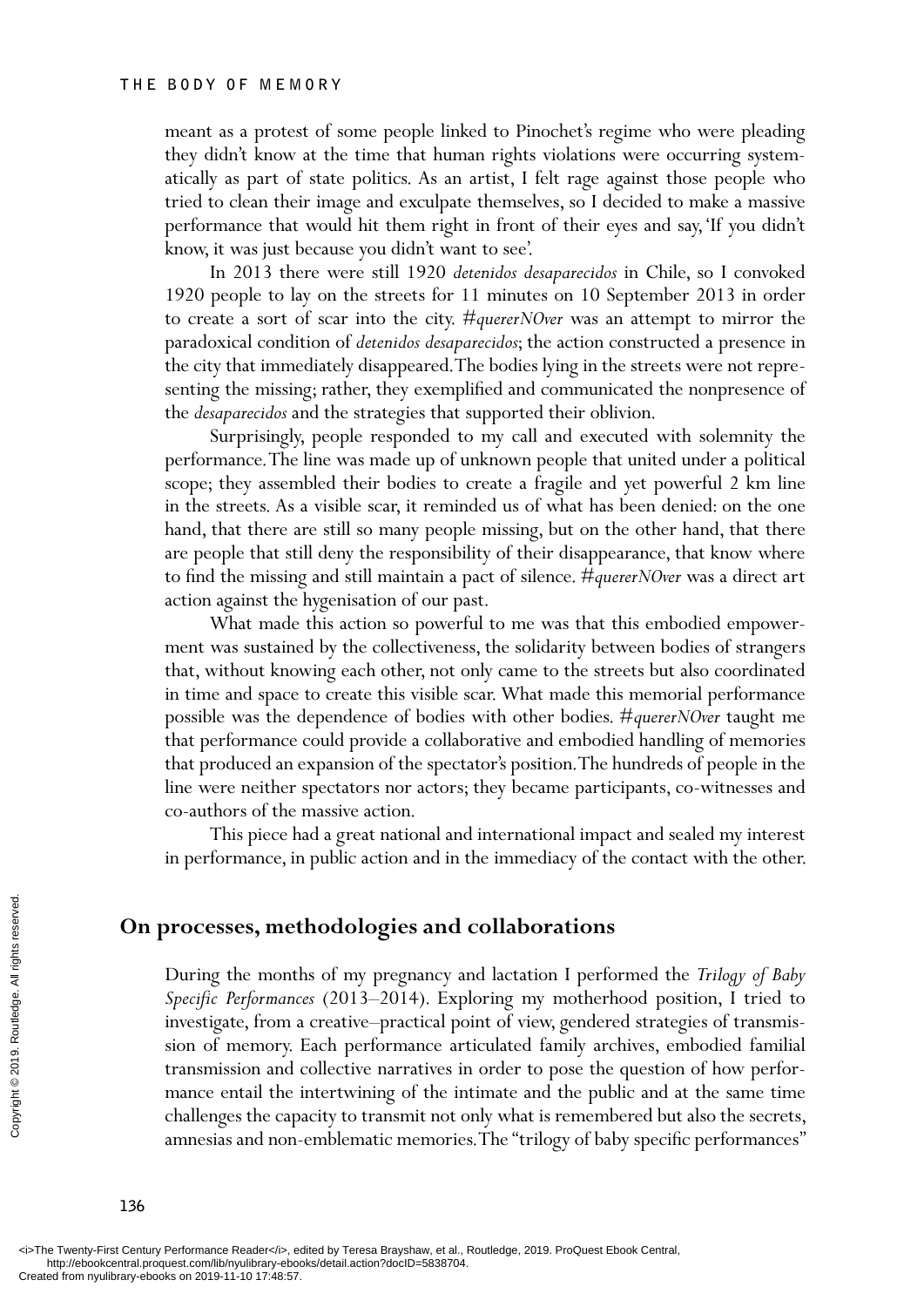

María José Contreras, #quererNOver, 10 September 2013, photo courtesy of the artist.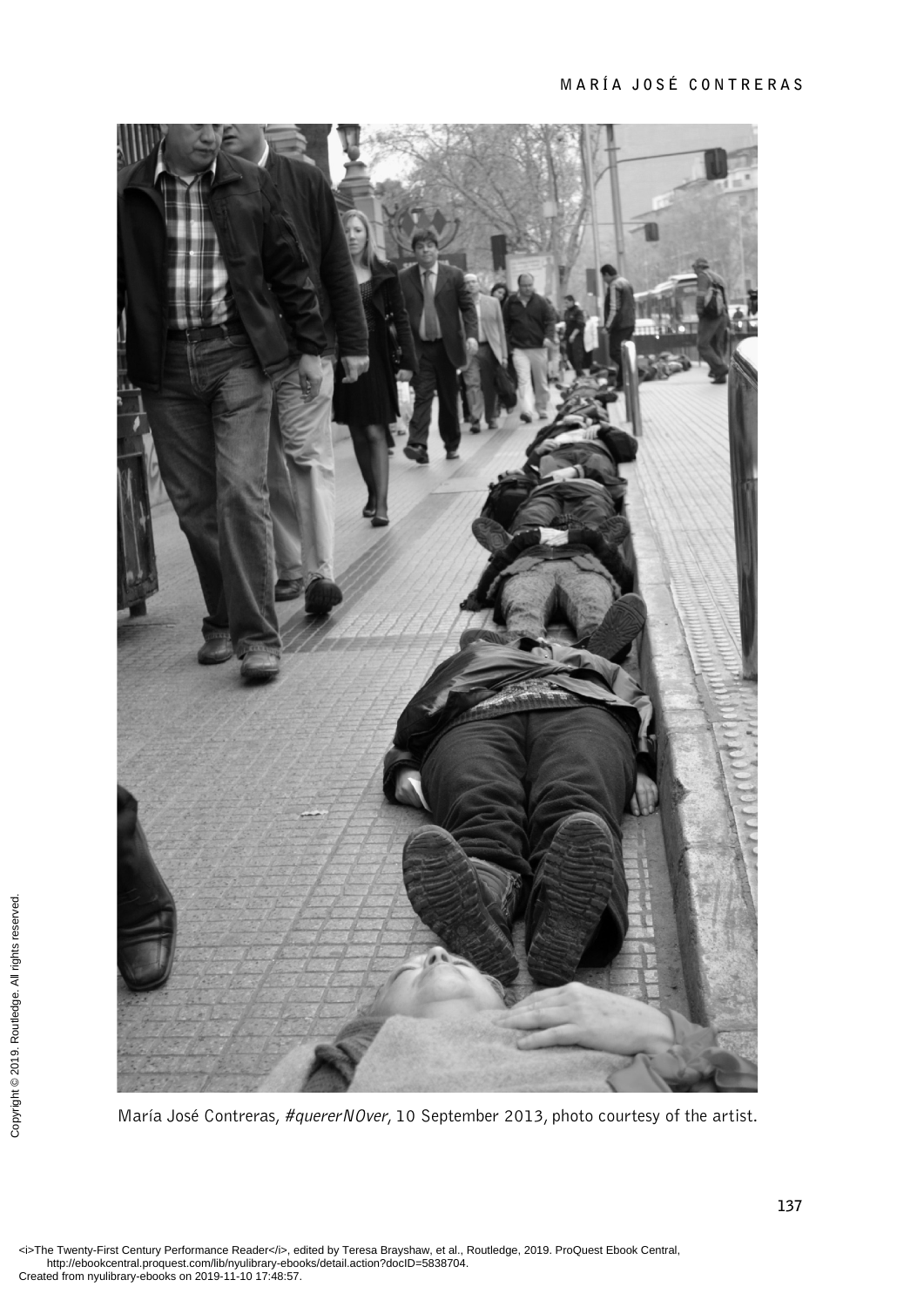include: *Habeas Corpus* (Santiago, 2013), *Our Amnesia* (Montreal 2014) and *Protesis* (Istanbul, Paris, Santiago, 2014).

In *Our Amnesia* (Montreál, 2014) (part of the IX Encuentro of the Institute of Performance and Politics) I performed with Franco, my four-month-old son. The questions that inspired the performance were: Since my father had died the year before, how could my son get to know who my father was? What could I transmit about him? Could I choose the contents of my memories that I wished to pass through to my son? By what means could my son get to know all the things that as a child I knew about the dictatorship thanks to my father's stories?

I performed in a large room but decided to use just a corner of the room. I entered the space with a suitcase full of the ping-pong balls (that I had used on the first performance of the trilogy: *Habeas Corpus*), while I sang a song that I used to chant as a girl. That was the beginning of the spectacular event but the performance started many weeks before when I decided to write on every single ping-pong ball a word that could recall an anecdote with my father or a story that he had told me.

The process of preparation of the performance was as crucial as the encounter with the participants. For weeks I lived a long ongoing performance: every time a memory came into my mind I had to write them on the ping-pong balls. The enterprise of externalising my memories (and synthesising them in a word) was very difficult since it forced me to be in a state of mind to accept and retain the flow of memories that came to me as free association. From "pan con palta" (bread with avocado) to "Citroen", "Parque" (park), "74" including also words related to the stories of my father about the dictatorship "MIR", "Venda Sexy" ("sexy band", this was the name of a centre of detention "specialising" in sexual torture and violation) each day I impressed my memories on the ping-pong balls.

In the performance, I took the balls out of the suitcase and put them on the floor while some ventilators made them fly. I tried to grasp them but they were just too light and flew all over the place. Spectators helped me to congregate all the pingpong balls. Then I took my four-month-old son in my arms and asked the public to choose any ball and read out loud the word. I heard the words the audience called and explained them to my son, one by one. The performance depended on the concrete interaction with the public. While I heard the words said by audience members, other things came into my mind. The audience helped me to reconstruct the bits of memories that inspired the words written on the balls. In *Our Amnesia*, as my fourmonth-boy heard what I had to say, the audience also got to know many things about my life, my relationship with my father and about Chile.

As I mentioned before, in my view, artistic research and practice are completely linked, if not two aspects of the same process. As the experience of *Our Amnesia* shows, the process that precedes the actual performance is crucial. The attention to the creative process has led me to find, at the university, a place from where I can project my practice. In the academy, I've advocated for artistic research as a valid way of producing knowledge. As Borgdorff (2011) asserts, art practice is able to generate new understandings of complex problems in the context of complex universities. other things came<br>
memories that ins<br>
month-boy heard<br>
my life, my relatio<br>
As I mentior<br>
as a<br>
directive process.<br>
the creative process<br>
the creative process<br>
the creative proces<br>
project my practic<br>
of producing know<br>

<sup>&</sup>lt;i>The Twenty-First Century Performance Reader</i>, edited by Teresa Brayshaw, et al., Routledge, 2019. ProQuest Ebook Central, http://ebookcentral.proquest.com/lib/nyulibrary-ebooks/detail.action?docID=5838704.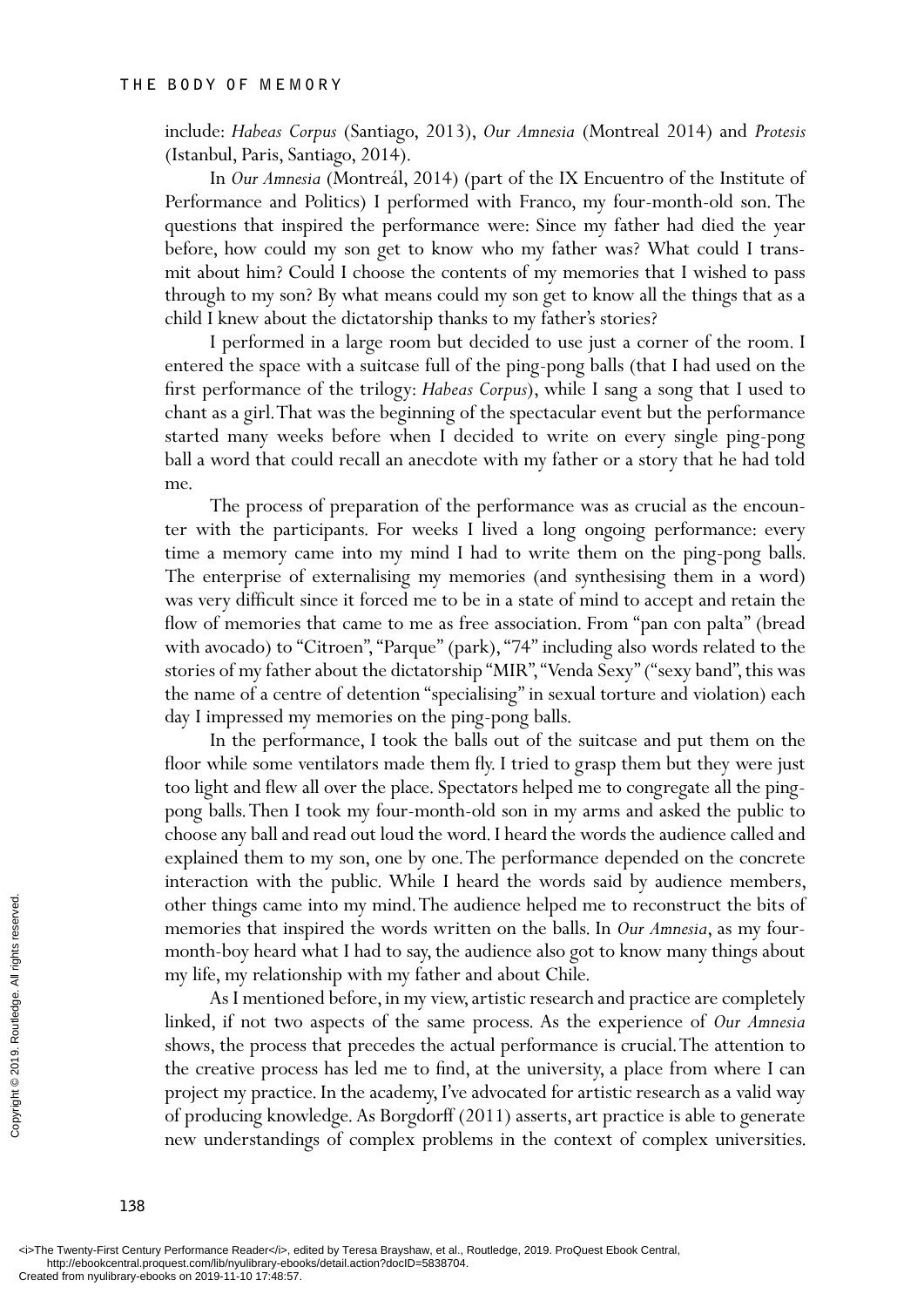To me, the academy has been a privileged space to have the time and freedom to experiment and make mistakes, to labour in arts without being submitted to the laws of the art market.

The academy also provides a propitious environment for collaboration. As an artist working in the academy I'm invited to share my work, to discuss it, to put it in dialogue with other artist's visions and perspectives. These conversations often lead to fruitful collaborations that transcend the traditional disciplinary landscapes. In the last few years I'm always more motivated to destabilise the individual authorship to advance towards collaborative practices. Projects such as *Valor!* (2016 in collaboration with the architect Carolina Ihle) and *Domestik* (2016 in collaboration with Trinidad Piriz) have been excellent opportunities to generate knowledge through art and to exceed the disciplinary boundaries that sometimes oppress art disciplines.

Looking backwards to my work as a performance artist, I realise my role as faculty of the School of Theatre clearly corresponds to the ethics and politics of my own performance practice. One of the constant features in my performance work is that, most of the time my desire is invested in the process instead of the final art piece. I love to work through ideas and concepts, to experiment with materials and procedures, and to practise different alternatives in order to discover what I want to do and how to do it. The interest in the creative process is something I have inherited from my initial theatre formation and, in particular, from the tradition of Grotowski and the Odin Teatret. When I met the Odin Teatret more than ten years ago, I was surprised by their rigour and methodologies; the creation process was never a result of inspiration but always the product of months and sometimes years of proving, rehearsing and exploring. My initial formation as an actress responded to this tradition, and this is something I conserve as a treasure and have protected in all the contexts I have been. The attention to the creative process, the protection of the space to explore and do research through the art practice, and the continuous quest for new aesthetics and politics are the core premises that inspire, guide and motivate my performance practice.

#### **References**

- Barba, E. (1976) "Third Theatre" in *Theatre. Solitude, Craft, Revolt,* Aberystwyth: Black Mountain Press.
- Borgdorff, H. (2011) "The production of knowledge in artistic research", in Biggs, M. And Karlson, H. (eds) *The Routledge Companion to Research in the Arts,* London: Routledge.
- Hirsch M. (2012) *Generation of Postmemory: Writing and Visual Culture after the Holocaust,* New York: Columbia University Press.
- Hite, K. (2007) "La superación de los silencios oficiales en el Chile posautoritario" in Pérotin-Dumon, A. (ed.) *Historizar el pasado vivo en América Latina,* Santiago: Editorial Universidad Alberto Hurado. Barba, E. (1976) "Third<br>
Mountain Press.<br>
Borgdorff, H. (2011) "The And Karlson, H. (6<br>
Routledge.<br>
Hirsch M. (2012) *Generatis*<br>
York: Columbia Uni<br>
Hite, K. (2007) "La supe<br>
Pérotin-Dumon, A.<br>
Universidad Alberto<br>
Mouli

Moulián, T. (1997) *Chile, anatomía de un mito,* Santiago: LOM.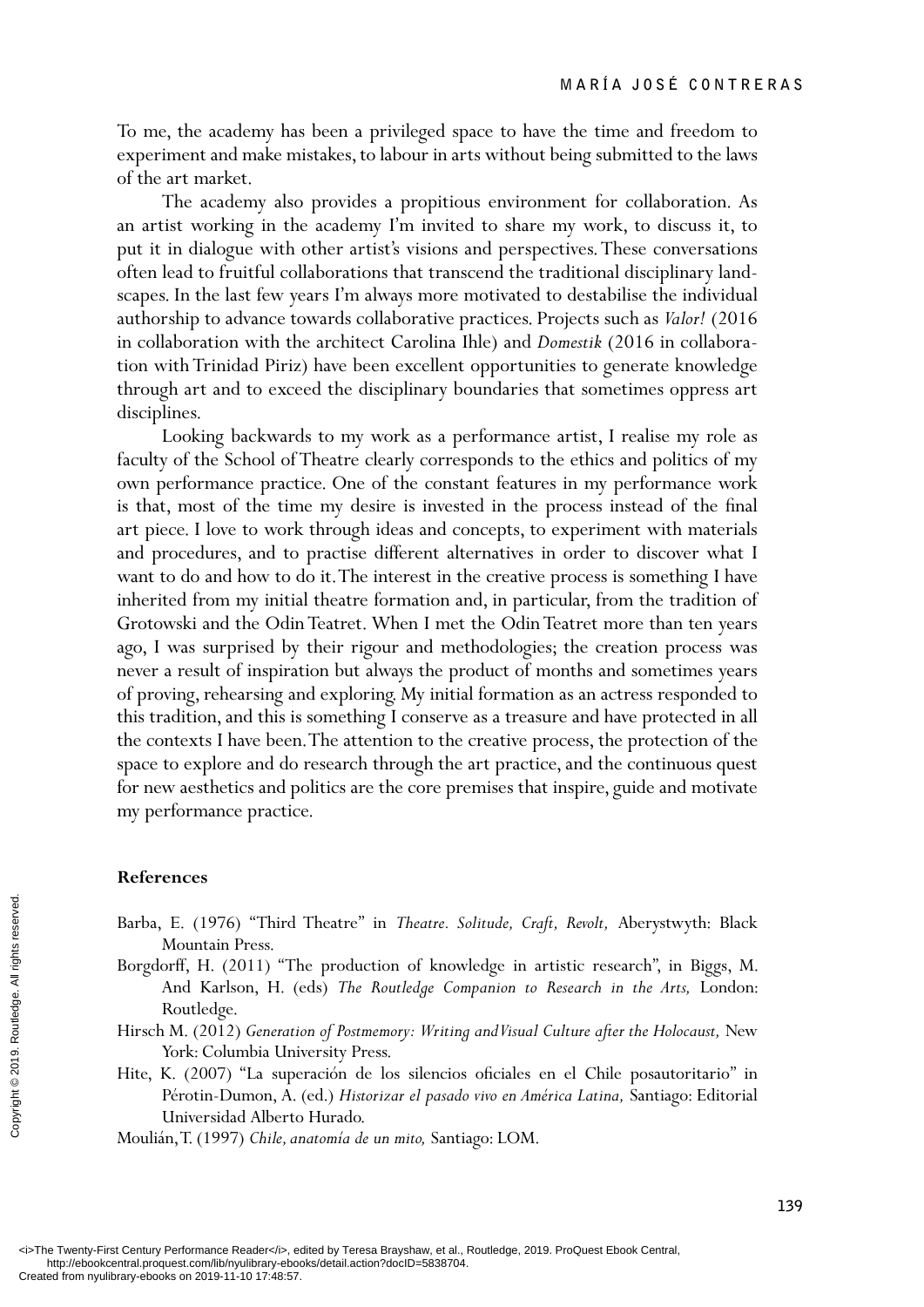- Preda, C. (2013) "Arte de memorialización 40 años después del golpe de estado" in *Revista tiempo histórico* no. 6, Santiago: Academia de Humanismo Cristinao.
- Reinelt, J. (2009) "The promise of documentary" in Forsyth, A. and Megson, C. (eds.) *Get Real, Documentary Theater Past and Present*, London: Palgrave Macmillan.
- Richard, N. (1998) *Resiudos y metáforas. Ensayos de crítica cultural sobre el Chile de la transisión,* Santiago: Cuarto propio.

Taylor, D. (2016) *Performance*, Durham and London: Duke University Press.

■ ■ ■

#### **Source**

Commissioned by the editors.

## **María José Contreras (b. 1977)**

María José Contreras is a performance artist and theatre director based in Santiago de Chile. She holds a PhD in Semiotics from the University of Bologna. Contreras studies and creatively explores the relation between the body, memory and performance.

Contreras worked in Italy as an actor with Teatro Ridotto, Bologna, where she encountered and was influenced by the methodology and work ethos of the Odin Teatret. Later she founded Tres Teatro and developed a daily body-based training programme exploring the principles of physical and expressive movement practice

In 2008, after returning to Chile, Contreras founded Teatro de Patio, a theatre company that has since worked with material of the real (testimonies, archives, documents) in order to interrogate the status of memory and history in the context of post-dictatorship Chile. One of the most important works of Contreras is Pajarito Nuevo la lleva (2012), a play based on testimonies of children of the Chilean Dictatorship.

Since 2011 her performance work has involved direct engagment with audiences, working specially through body, politics and post-conflict memories. Her performance work has been presented in Chile, Argentina, Brazil, Canada, the USA, France, Italy and Turkey. Her work has been profiled in journals and books around the world.

She currently teaches at the School of Theatre and PhD Program in Arts at Pontificia Universidad Católica de Chile.

#### **Key works**

Aquí (2016)

Suelo (2016)

Trilogy of baby Specific Performances (Habeas Corpus, Our Amnesia, Protesis: 2013–2014)

<sup>&</sup>lt;i>The Twenty-First Century Performance Reader</i>, edited by Teresa Brayshaw, et al., Routledge, 2019. ProQuest Ebook Central, http://ebookcentral.proquest.com/lib/nyulibrary-ebooks/detail.action?docID=5838704.<br>Created from nyulibrary-ebooks on 2019-11-10 17:48:57. Example is a set of contract the contract of the contract of the contract of the contract of the set of the set of the set of the set of the set of the set of the set of the set of the set of the set of the set of the set